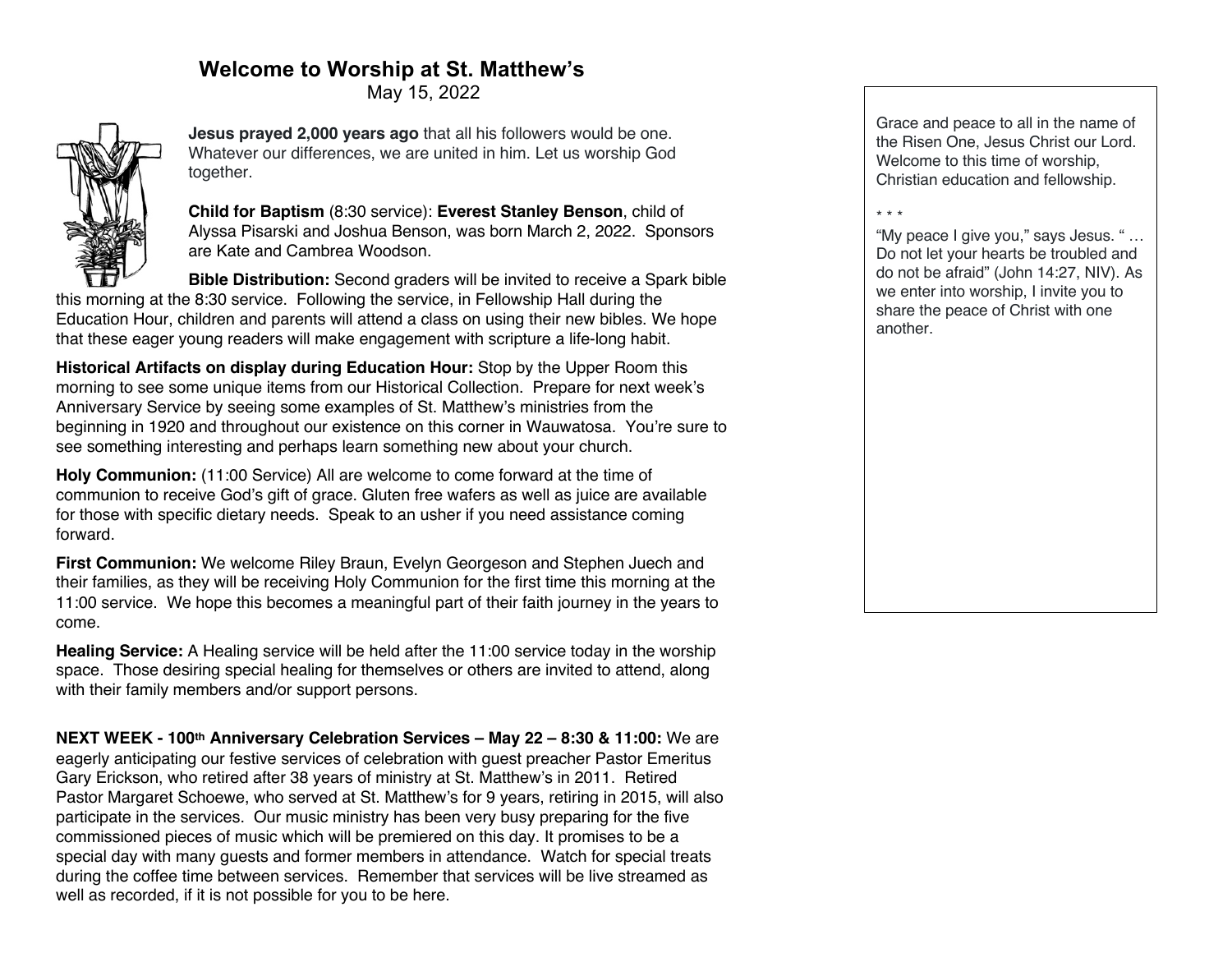### **Bulletin Announcement Insert – May 15, 2022**

**Teacher Appreciation: Thanks be to God** for our Sunday School teachers, assistants, shepherds and staff who have worked within the parameters of safe gatherings to bring the love of Christ to our young people, age 3 years through 8<sup>th</sup> grade. If you see a teacher, please thank them for teaching this year! Teachers and staff will enjoy a brunch today in thanks for their dedication to the young people of our congregation.

**Saints Older Adults will gather this week** on Wednesday at 11:30 a.m. welcoming guest speaker Eugene Schulz. He is a WWII veteran with experiences to share and stories to tell. In addition to writing two books, Eugene Schulz has given countless presentations relating to his first-hand experiences of events that most of us only know from books and movies. Equally important to his telling of these events is our hearing them. This is history. You may be inspired to look at your own past and realize that you also have stories to be preserved and shared. Sign Up at the Welcome Center or in the church office; an optional lunch at a suggested donation of \$10 is available.

#### **New Members Welcomed on May 22nd**

We invite all who have interest in joining St. Matthew's to attend our 8:30 worship service on Sunday, May  $22^{nd}$ . This will be a special day as we celebrate the 100<sup>th</sup> anniversary of our congregation. A highlight of the service will be welcoming new members into our church family! After the worship service from we will host a gathering for those who join to get to know the pastors and learn more about the mission and ministry of St. Matthew's. This time together will help us to connect personally and provide space to interact with church members as well as the others joining St. Matthew's Church on that day. This will take place from 10:00-10:45AM in the Upper Room at church. If we have not yet met you in person, or if you'd like to have an in-person conversation with one of the pastors or staff before May  $22<sup>nd</sup>$  please let us know. We would love to meet you! Anyone interested in joining St. Matthew's Church on May 22nd please take a moment to RSVP to Sue Swing sueswing@sbcglobal.net. Or, you may contact the church office at 414-774-0441.

**Textile Recycling Is now underway:** Better Earth Textile Recycling collects all sorts of used clothing and textiles and recycles them so they don't end up in landfills. We are collecting these items here during the month of May, at the west entrance. Please bring your items in plastic bags. Check this Link for acceptable items: https://bit.ly/3vnx5f2-textiles

### **It's Time To Sign Up to Help with VBS! VBS Volunteer Registration**

Join us August  $1^{st}$  – August  $5^{th}$  from 8:45-11:45 and volunteer for a faithful and fun-filled week. Click on the link below and fill out the form no later than July 18<sup>th</sup>. An individual form needs to be submitted for each volunteer. If you have any questions, you can call the church office at 414-774-0441 or email Donna Gardner Manke at donnagm@me.com. Looking forward to having you join our team! https://forms.gle/ewrjmfZTUmkfcfDo7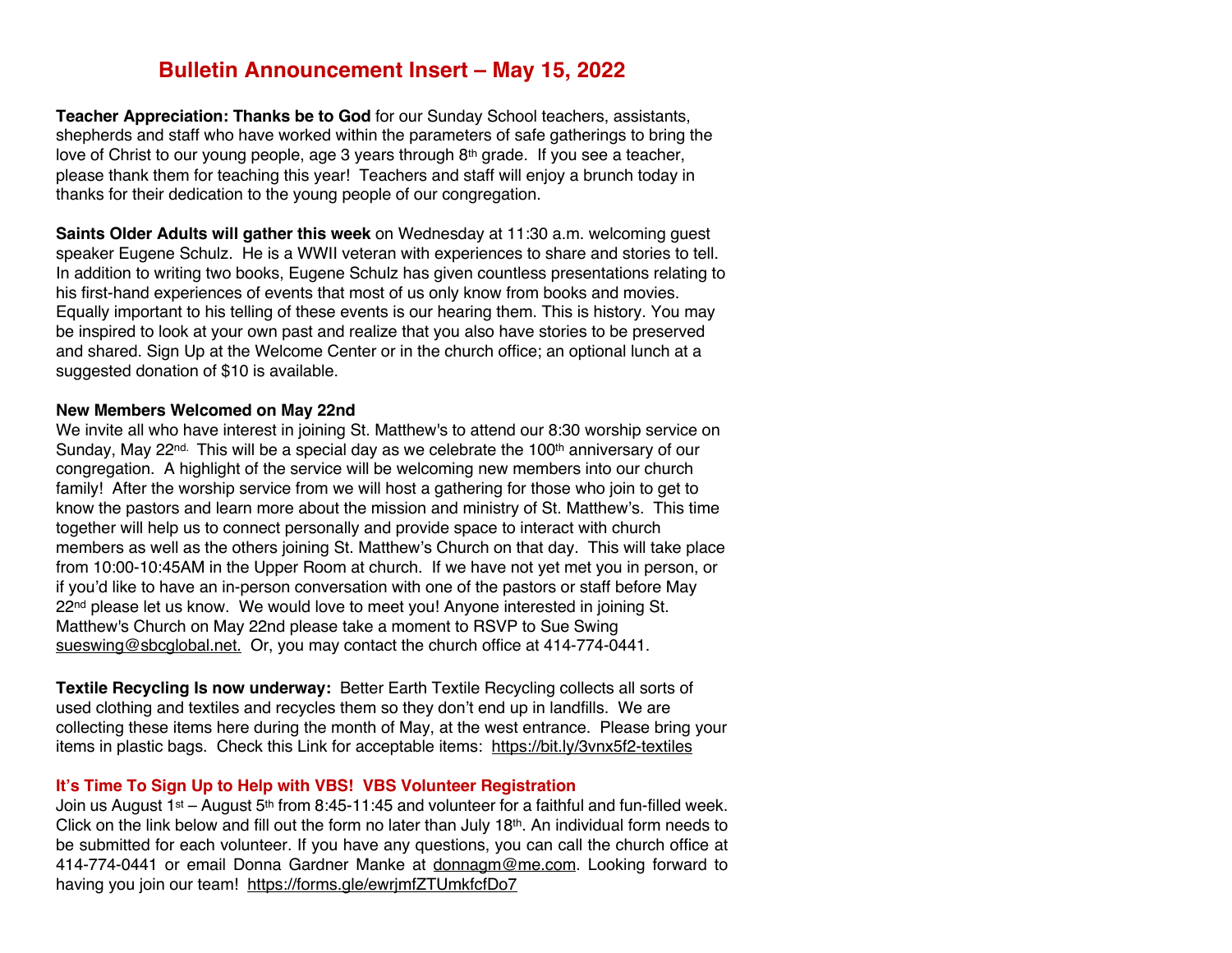**All Together for Summer!** *Begins May 29* **One Worship Service at 9:30 a.m.** *Worship, Fellowship and fun on Sunday mornings this summer*

We look forward to the beautiful Sundays in summer, when we will be able to gather as one faith community for worship at 9:30 am. Our worship service will be energized by consolidated attendance, coming together as a faith community each Sunday for Word, sacrament

and message. Holy Communion will be celebrated each Sunday all summer. Immediately following the worship service we will enjoy fellowship time outside that will include coffee, a variety of treats, and activities for kids. There will also be outdoor seating for those wishing to stay awhile and chat. This will be a great time for all of us to reconnect with one another!

There will be something for everyone, and we encourage you to make Sunday mornings at St. Matthew's part of your summer plans. Invite a friend to attend with you! Guests welcome.

## **Summer Worship on Memorial Day Weekend, Sunday,**

**May 29th, 9:30 am service:** We will kick off "All Together for Summer" on Memorial Day weekend by remembering family and friends who have died while serving our country. Coffee hour with special themed treats will be held outdoors with tables and chairs for seating. Plan to linger with your friends or get to know someone new! Honor your loved one by writing a message of gratitude on our "In

Memoriam" board. Fun activity for the kids is also planned! All are Welcome!

## **All Together for Summer on Pentecost Sunday, June 5th:**

We will celebrate the Festival of Pentecost when the Holy Spirit descended upon the disciples and other followers of Christ, marking the beginning of the Christian church's mission to the world. High school seniors will be recognized

as they complete their high school education and celebrate their graduation.

Following the service a Wauwatosa Fire Truck will pay a visit to the Coffee time gathering, as the flames of Pentecost bring to mind those in our community who keep us safe from fire.